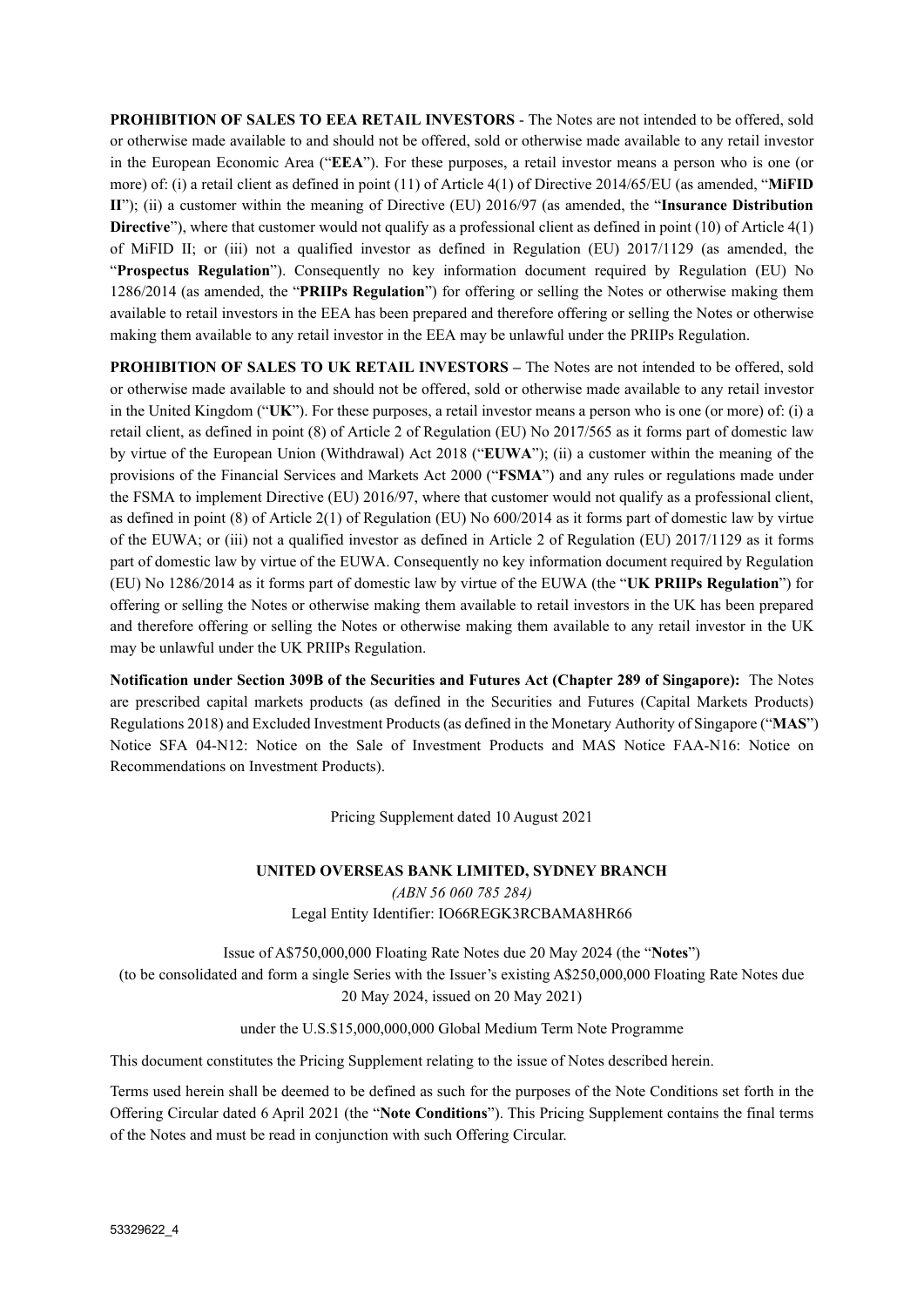The following language applies if any tranche of the Notes is intended to be "qualifying debt securities" (as defined in the Income Tax Act, Chapter 134 of Singapore):

Where interest, discount income (not including discount income arising from secondary trading), prepayment fee, redemption premium or break cost is derived from any Notes by any person who is not resident in Singapore and who carries on any operations in Singapore through a permanent establishment in Singapore, the tax exemption available (subject to certain conditions) under the Income Tax Act, Chapter 134 of Singapore (the "**ITA**"), shall not apply if such person acquires such Notes using the funds and profits of such person's operations through a permanent establishment in Singapore. Any person whose interest, discount income (not including discount income arising from secondary trading), prepayment fees, redemption premium or break cost derived from the Notes is not exempt from tax (including for the reasons described above) shall include such income in a return of income made under the ITA*.*

The Notes will be constituted by a deed poll ("**Note (AMTN) Deed Poll**") dated 8 June 2010 executed by the Issuer and will be issued in certificated registered form by inscription on a register. The Notes are AMTNs for the purposes of the Offering Circular dated 6 April 2021 and the relevant Note Conditions.

Notes will be offered in Australia only in the wholesale capital markets and on the basis that no disclosure to investors is required under Part 6D.2 or Chapter 7 of the Corporations Act 2001 of Australia.

| $\mathbf{1}$ | Issuer:                            | United Overseas Bank Limited, Sydney Branch (ABN 56<br>060 785 284)                                                                                                                                |  |
|--------------|------------------------------------|----------------------------------------------------------------------------------------------------------------------------------------------------------------------------------------------------|--|
| 2            | Series Number:<br>(i)              | 48                                                                                                                                                                                                 |  |
|              | Tranche Number:<br>(ii)            | $\overline{2}$                                                                                                                                                                                     |  |
|              |                                    | On the Issue Date, the Notes will be consolidated and form<br>a single Series with the Issuer's existing A\$250,000,000<br>Floating Rate Notes due 20 May 2024, issued on 20 May<br>2021           |  |
| 3            | Specified Currency or Currencies:  | Australian Dollars ("A\$")                                                                                                                                                                         |  |
| 4            | Aggregate Nominal Amount:          |                                                                                                                                                                                                    |  |
|              | Series:<br>(i)                     | A\$1,000,000,000                                                                                                                                                                                   |  |
|              | Tranche:<br>(ii)                   | A\$750,000,000                                                                                                                                                                                     |  |
| 5            | Issue Price:<br>(i)                | 100.300 per cent. of the Aggregate Nominal Amount (less<br>accrued interest of 3 days of A\$22,500 for the period from<br>and including 17 August 2021 to, but excluding 20 August<br>2021)        |  |
|              | Net Proceeds:<br>(ii)              | A\$751,815,000                                                                                                                                                                                     |  |
| 6            | Specified Denominations:<br>(i)    | A\$50,000; provided that the minimum aggregate<br>consideration payable (disregarding moneys lent by the<br>Issuer or its associates) will be:                                                     |  |
|              |                                    | A\$500,000 inside Australia, or the Notes are<br>(i)<br>otherwise issued in a manner that does not require<br>disclosure to investors in accordance with Part<br>6D.2 of the Corporations Act; and |  |
|              |                                    | A\$200,000 outside of Australia or its equivalent<br>(ii)<br>in other specified currencies.                                                                                                        |  |
|              | <b>Calculation Amount:</b><br>(ii) | A\$50,000                                                                                                                                                                                          |  |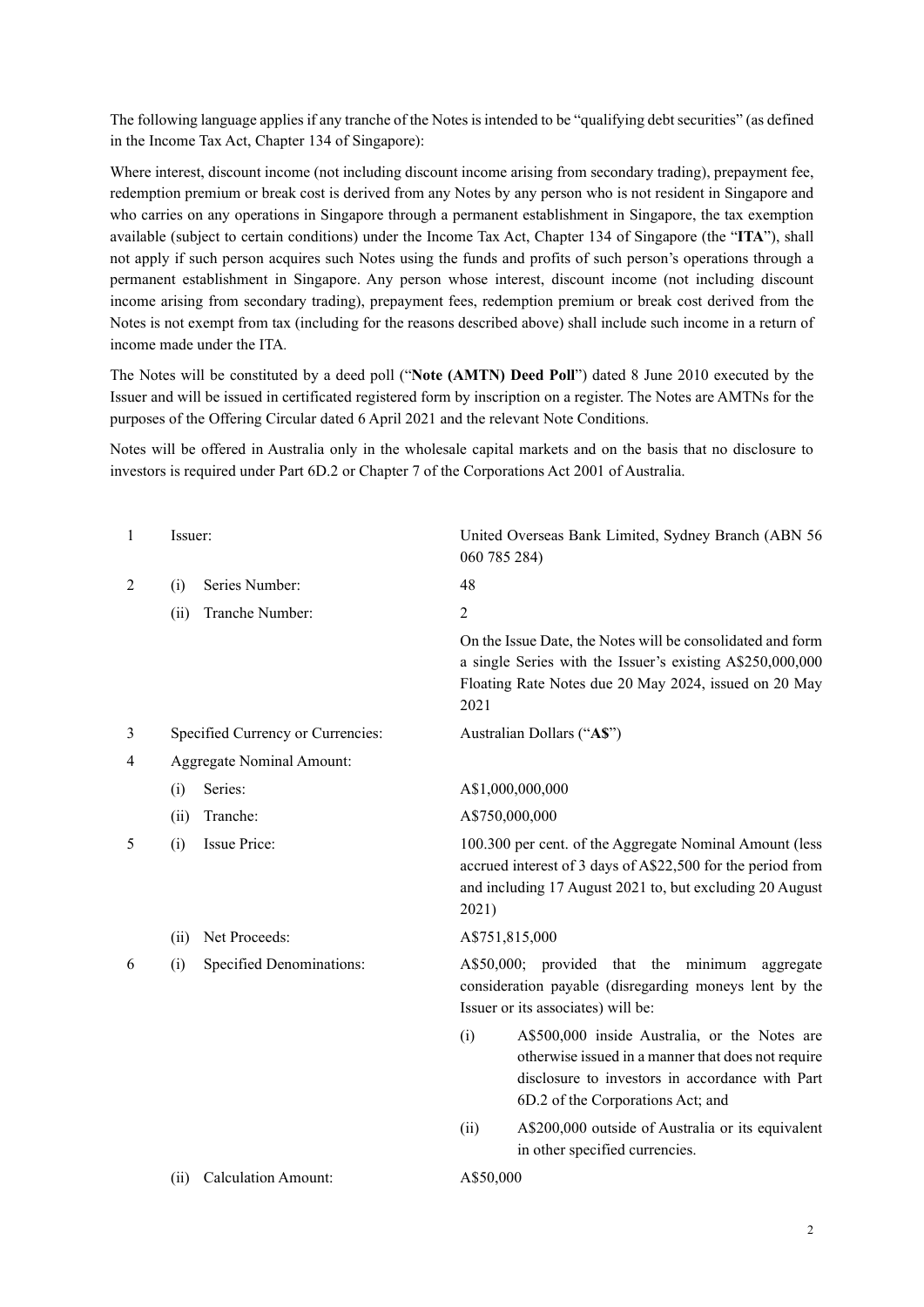| 7  | Issue Date:<br>(i)                                                                    | 17 August 2021                                                                                                                                                                                                   |
|----|---------------------------------------------------------------------------------------|------------------------------------------------------------------------------------------------------------------------------------------------------------------------------------------------------------------|
|    | Interest Commencement Date:<br>(ii)                                                   | 20 August 2021                                                                                                                                                                                                   |
|    | (iii) First Call Date:                                                                | Not Applicable                                                                                                                                                                                                   |
| 8  | Maturity Date:                                                                        | 20 May 2024                                                                                                                                                                                                      |
| 9  | <b>Interest Basis:</b>                                                                | 3 month Bank Bill Swap reference rate (" $BBSW$ ") + the<br>Margin                                                                                                                                               |
| 10 | Redemption/Payment Basis:                                                             | Redemption at par                                                                                                                                                                                                |
| 11 | Change of Interest or Redemption/Payment<br>Basis:                                    | Not Applicable                                                                                                                                                                                                   |
| 12 | Put/Call Options:                                                                     | Not Applicable                                                                                                                                                                                                   |
| 13 | Status of the Notes:                                                                  | Senior                                                                                                                                                                                                           |
| 14 | Listing:                                                                              | Not Applicable                                                                                                                                                                                                   |
| 15 | Method of distribution:                                                               | Non-syndicated                                                                                                                                                                                                   |
|    | PROVISIONS RELATING TO INTEREST (IF ANY) PAYABLE                                      |                                                                                                                                                                                                                  |
| 16 | Fixed Rate Note Provisions:                                                           | Not Applicable                                                                                                                                                                                                   |
| 17 | Floating Rate Note Provisions:<br>(i)                                                 | Applicable                                                                                                                                                                                                       |
|    | Interest Period:<br>(ii)                                                              | Quarterly in arrear                                                                                                                                                                                              |
|    | (iii) Specified Interest Payment Dates:                                               | 20 February, 20 May, 20 August and 20 November in each<br>year, commencing on 20 November 2021 and ending on<br>the Maturity Date, adjusted in accordance with the<br>Modified Following Business Day Convention |
|    | (iv) Interest Period Date:                                                            | Not Applicable                                                                                                                                                                                                   |
|    | <b>Business Day Convention:</b><br>(v)                                                | Modified Following Business Day Convention                                                                                                                                                                       |
|    | (vi) Business Centre:                                                                 | Sydney                                                                                                                                                                                                           |
|    | (vii) Manner in which the Rate of Interest<br>is to be determined:                    | Screen Rate Determination. See Item $17(xv)$ for further<br>details.                                                                                                                                             |
|    | (viii) Party responsible for calculating the<br>Rate of Interest and Interest Amount: | <b>Calculation Agent</b>                                                                                                                                                                                         |
|    | (ix) Screen Rate Determination:                                                       |                                                                                                                                                                                                                  |
|    | - Reference Rate:                                                                     | 3 month BBSW                                                                                                                                                                                                     |
|    | - Index Determination:                                                                | Not Applicable                                                                                                                                                                                                   |
|    | $-$ Interest Determination Date(s):                                                   | The first day of the relevant Interest Period                                                                                                                                                                    |
|    | - Relevant Screen Page:                                                               | Refinitiv Screen BBSW Page                                                                                                                                                                                       |
|    | - Observation Method:                                                                 | Not Applicable                                                                                                                                                                                                   |
|    | $-$ " $p$ ":                                                                          | Not Applicable                                                                                                                                                                                                   |
|    | ISDA Determination:<br>(x)                                                            | Not Applicable                                                                                                                                                                                                   |
|    | (xi) Margin:                                                                          | $+0.35$ per cent. per annum                                                                                                                                                                                      |
|    | (xii) Minimum Rate of Interest:                                                       | The Minimum Rate of Interest shall be zero                                                                                                                                                                       |
|    | (xiii) Maximum Rate of Interest:                                                      | Not Applicable                                                                                                                                                                                                   |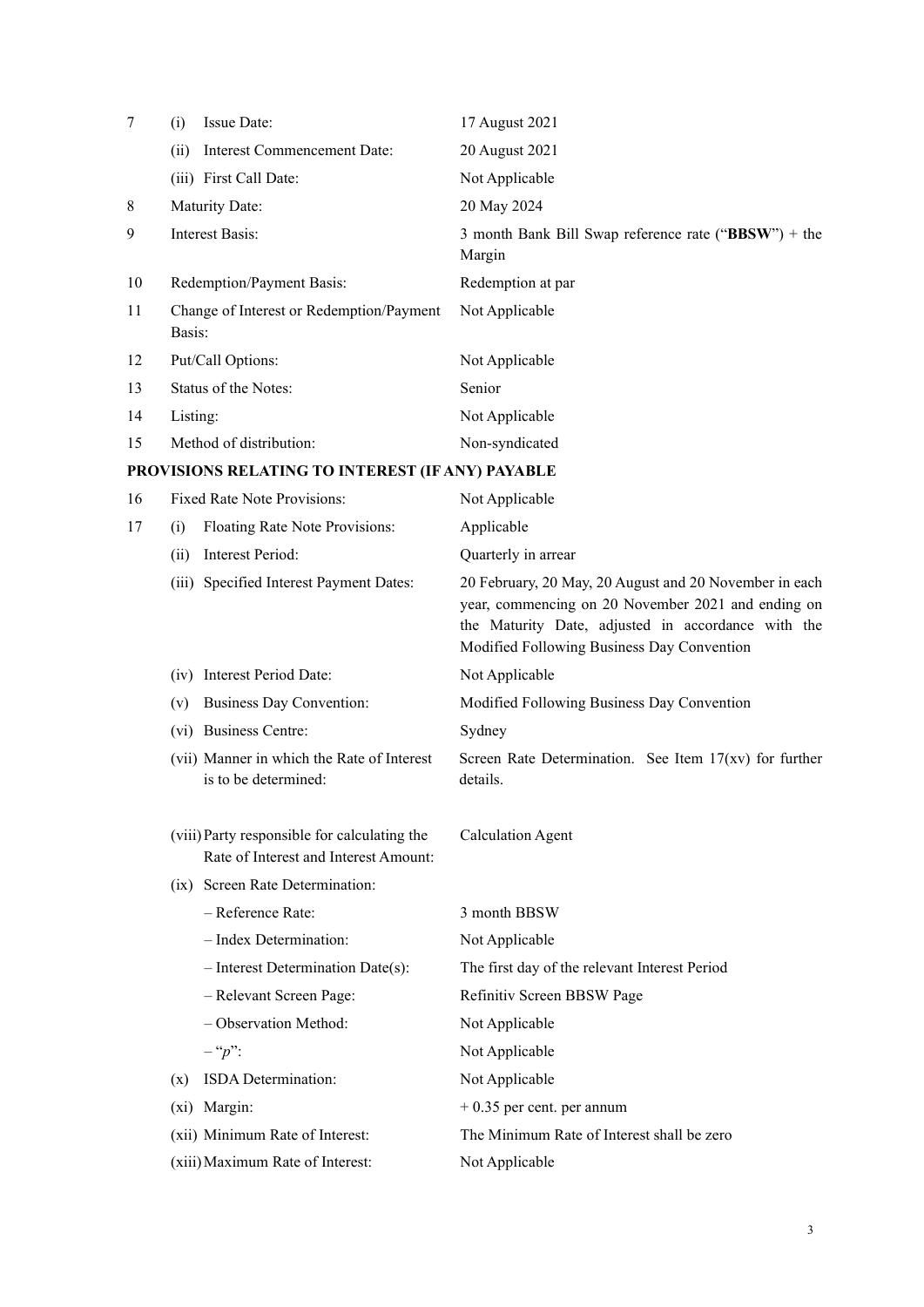#### (xiv) Day Count Fraction Actual/365 (Fixed)

 (xv) Fall back provisions, rounding provisions, denominator and any other terms relating to the method of calculating interest on Floating Rate Notes, if different from those set out in the Note Conditions:

Screen Rate Determination as follows:

The Rate of Interest applicable to the Notes for each Interest Period shall be the sum of the 3 month BBSW and the Margin.

"**BBSW**" shall be the rate displayed on the Refinitiv Screen BBSW Page (or any page which replaces that page) on the Interest Determination Date and means:

- (i) the rate for prime bank eligible securities having a tenor closest to the term of that Interest Period, which is designated as the "AVG MID" on the Refinitiv Screen BBSW Page (or any designation which replaces that designation on that page, or any page which replaces that page) at approximately 10.30 a.m. (Sydney time) (or such other time at which such rate customarily appears on that page, including, if corrected, as recalculated and republished by the relevant administrator) on the relevant Interest Determination Date; and
- (ii) if such rate does not appear on the Refinitiv Screen BBSW Page (or any page which replaces that page) by 10.45 a.m. (Sydney time) on the relevant Interest Determination Date (or such other time that is 15 minutes after the then prevailing time), or, if it does appear but there is an obvious error on that date or the rate is permanently or indefinitely discontinued, the Rate of Interest for such Interest Accrual Period shall be such other successor rate or alternative rate for BBSW-linked floating rate notes at such time determined by the Issuer (acting in good faith and in a commercially reasonable manner) or an Independent Adviser (in each case, a "**Determining Party**"), which rate is notified in writing to the Calculation Agent (with a copy to the Issuer) if determined by such Determining Party, together with such adjustment spread (which may be a positive or negative value or zero) that is customarily applied to the relevant successor rate or alternative rate (as the case may be) in international debt capital markets transactions to produce an industry-accepted replacement rate for BBSW-linked floating rate notes at such time (together with such other adjustments to the Business Day Convention, Interest Determination Dates and related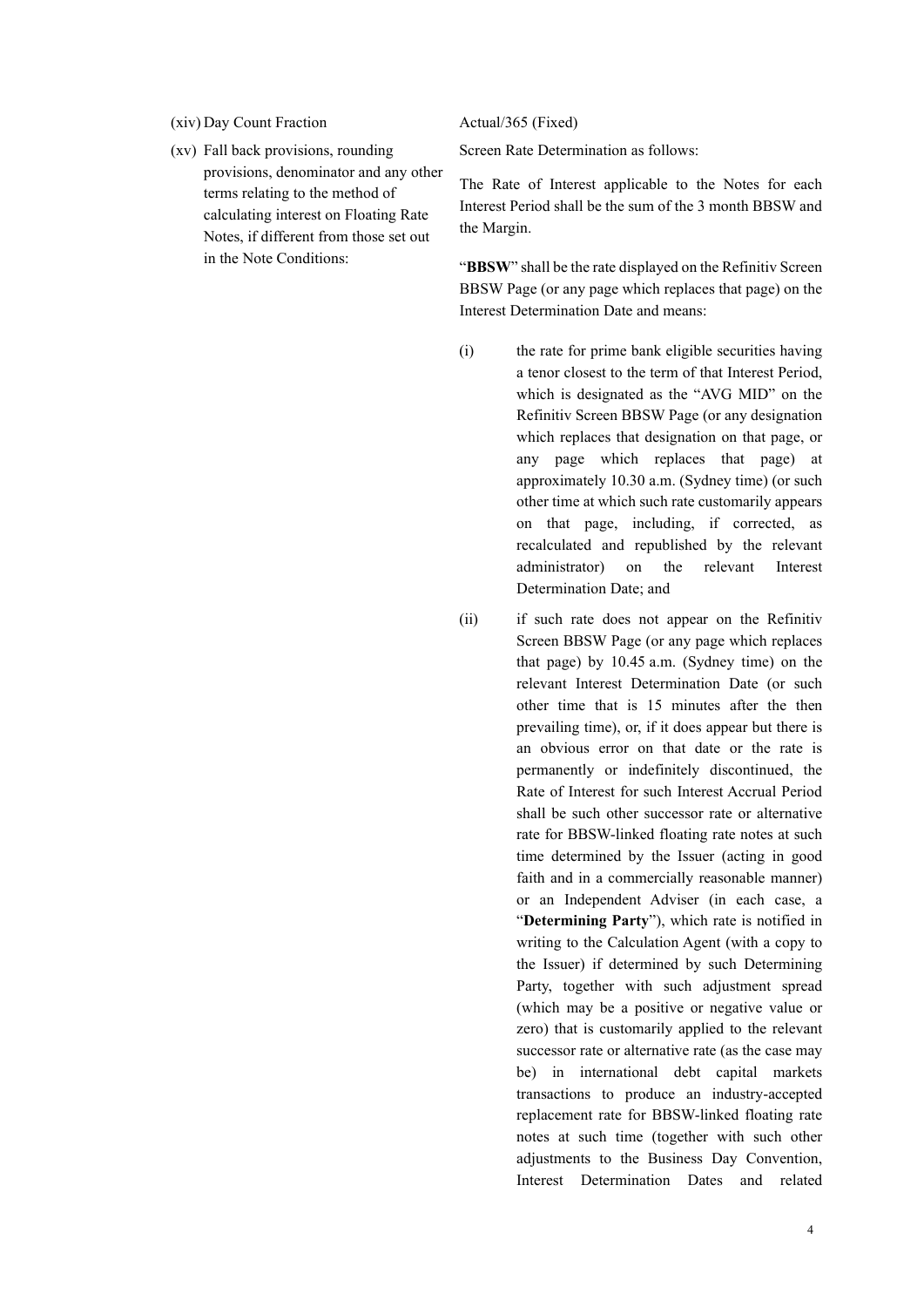provisions and definitions, in each case that are consistent with accepted market practice for the use of such successor rate or alternative rate for BBSW-linked floating rate notes at such time), or, if no such industry standard is recognised or acknowledged, the method for calculating or determining such adjustment spread determined by such Determining Party (in consultation with the Issuer) to be appropriate. The rate determined by such Determining Party will be expressed as a percentage rate per annum and will be rounded up, if necessary, to the next higher one tenthousandth of a percentage point (0.0001 per cent.).

| 18 | Zero Coupon Note Provisions:                                                                                                                                                                                                                                                                                        | Not Applicable                   |
|----|---------------------------------------------------------------------------------------------------------------------------------------------------------------------------------------------------------------------------------------------------------------------------------------------------------------------|----------------------------------|
|    | PROVISIONS RELATING TO REDEMPTION                                                                                                                                                                                                                                                                                   |                                  |
| 19 | Call Option:                                                                                                                                                                                                                                                                                                        | Not Applicable                   |
| 20 | Put Option:                                                                                                                                                                                                                                                                                                         | Not Applicable                   |
| 21 | Variation instead of Redemption (Note<br>Condition $5(g)$ :                                                                                                                                                                                                                                                         | Not Applicable                   |
| 22 | Final Redemption Amount of each Note:                                                                                                                                                                                                                                                                               | A\$50,000 per Calculation Amount |
| 23 | Early Redemption Amount:                                                                                                                                                                                                                                                                                            |                                  |
|    | Early Redemption Amount(s) per<br>Calculation Amount payable on redemption<br>for taxation reasons or on event of<br>default/due to a Tax Law change / Change<br>of Qualification Event and/ or the method<br>of calculating the same (if required or if<br>different from that set out in the Note<br>Conditions): | A\$50,000 per Calculation Amount |
|    | LOGG BROUGLOUG BEL (THIG TO LOGG ) BGOBBT                                                                                                                                                                                                                                                                           |                                  |

### **LOSS PROVISIONS RELATING TO LOSS ABSORPTION**

24 Loss Absorption Measure: Write Down on a Loss Absorption Event (Note Condition 6(a)): Not Applicable

### **GENERAL PROVISIONS APPLICABLE TO THE NOTES**

| Form of Notes:                       | The Notes are AMTNs as referred to in the Offering           |
|--------------------------------------|--------------------------------------------------------------|
|                                      | Circular dated 6 April 2021 and will be issued in registered |
|                                      | certificated form, constituted by the Note (AMTN) Deed       |
|                                      | Poll and take the form of entries on a register to be        |
|                                      | maintained by the Australian Agent (as defined below).       |
|                                      | Copies of the Note (AMTN) Deed Poll are available from       |
|                                      | the Australian Agent at its principal office in Sydney.      |
| Financial Centre(s) or other special | Sydney                                                       |
|                                      |                                                              |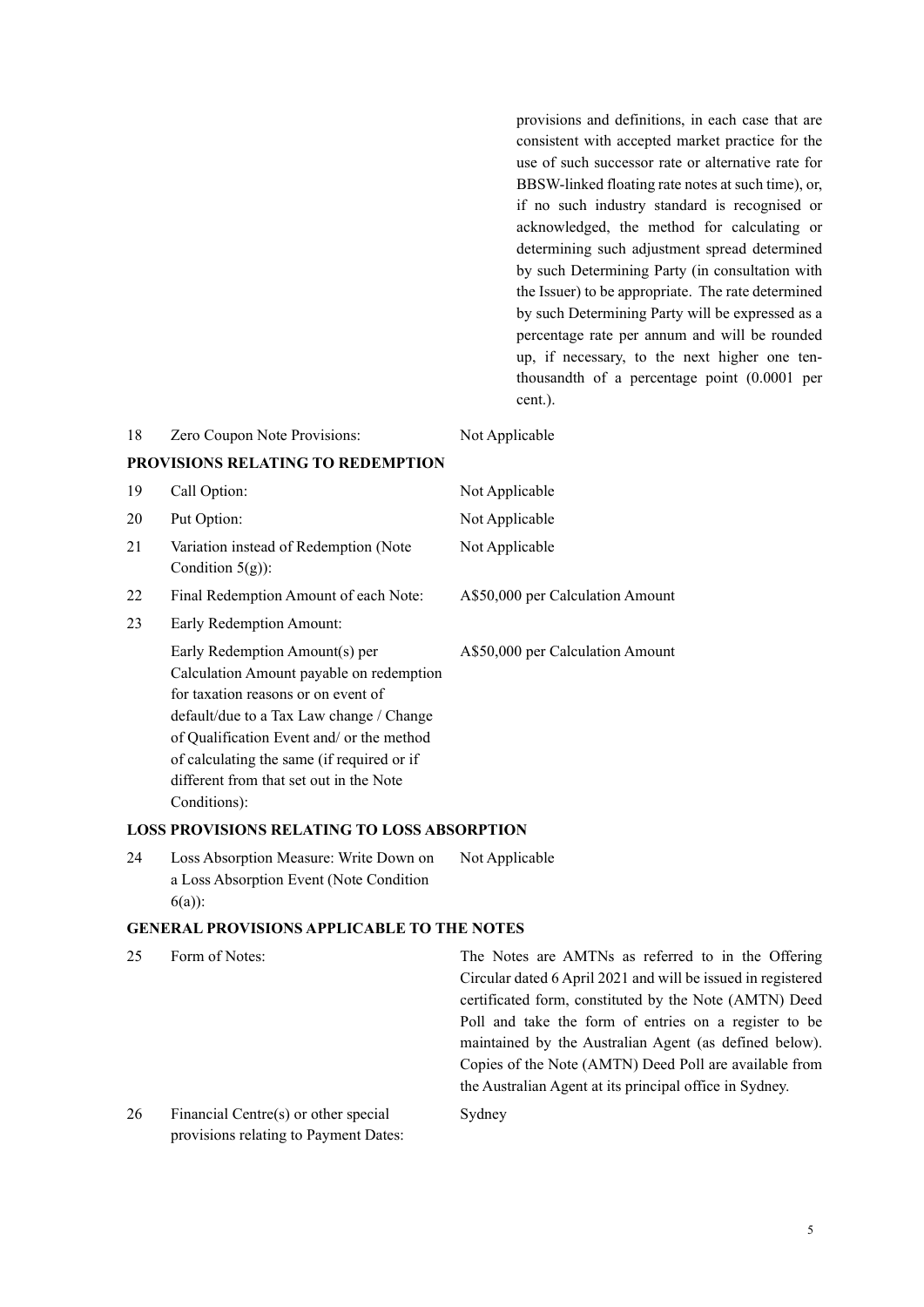| 27 | Talons for future Coupons or Receipts to be<br>attached to Definitive Notes (and dates on<br>which such Talons mature):                                                                                                                                                                       | No                                                                      |
|----|-----------------------------------------------------------------------------------------------------------------------------------------------------------------------------------------------------------------------------------------------------------------------------------------------|-------------------------------------------------------------------------|
| 28 | Details relating to Partly-Paid Notes:<br>amount of each payment comprising the<br>Issue Price and date on which each<br>payment is to be made and consequences<br>(if any) of failure to pay, including any<br>right of the Issuer to forfeit the Notes and<br>interest due on late payment: | Not Applicable                                                          |
| 29 | Details relating to Instalment Notes:<br>amount of each instalment ("Instalment<br>Amount"), date on which each payment is<br>to be made ("Instalment Date"):                                                                                                                                 | Not Applicable                                                          |
| 30 | Other terms or special conditions:                                                                                                                                                                                                                                                            | Not Applicable                                                          |
|    | <b>DISTRIBUTION</b>                                                                                                                                                                                                                                                                           |                                                                         |
| 31 | If syndicated, names of Managers:<br>(i)                                                                                                                                                                                                                                                      | Not Applicable                                                          |
|    | Stabilising Manager (if any):<br>(ii)                                                                                                                                                                                                                                                         | Not Applicable                                                          |
| 32 | If non-syndicated, name of Dealer:                                                                                                                                                                                                                                                            | Australia and New Zealand Banking Group Limited<br>(ABN 11 005 357 522) |
| 33 | U.S. Selling Restrictions:                                                                                                                                                                                                                                                                    | Reg. S Compliance Category 2; TEFRA not applicable                      |
| 34 | Additional selling restrictions:                                                                                                                                                                                                                                                              | Not Applicable                                                          |
|    | <b>OPERATIONAL INFORMATION</b>                                                                                                                                                                                                                                                                |                                                                         |
| 35 | <b>ISIN</b> Code:                                                                                                                                                                                                                                                                             | AU3FN0060455                                                            |
| 36 | Common Code:                                                                                                                                                                                                                                                                                  | 234461982                                                               |
| 37 | <b>CUSIP:</b>                                                                                                                                                                                                                                                                                 | Not Applicable                                                          |
| 38 | CINS:                                                                                                                                                                                                                                                                                         | Not Applicable                                                          |
| 39 | <b>CMU</b> Instrument Number:                                                                                                                                                                                                                                                                 | Not Applicable                                                          |
| 40 | Any clearing system(s) other than The<br>Central Depository (Pte) Limited, The<br>Central Moneymarkets Unit Service,<br>Euroclear Bank SA/NV, Clearstream                                                                                                                                     | Not Applicable                                                          |

number(s):

Banking S.A., DTC and the Austraclear System and the relevant identification

# 41 Delivery: Delivery against payment

42 Additional Paying Agent (if any): BTA Institutional Services Australia Limited (ABN 48 002 916 396) has been appointed under the Agency and Registry Services Agreement dated 8 June 2010 as issuing and paying agent and registrar ("**Australian Agent**") and calculation agent ("**Calculation Agent**") in respect of the Notes. The Australian Agent's address is Level 2, 1 Bligh Street, Sydney NSW 2000, Australia.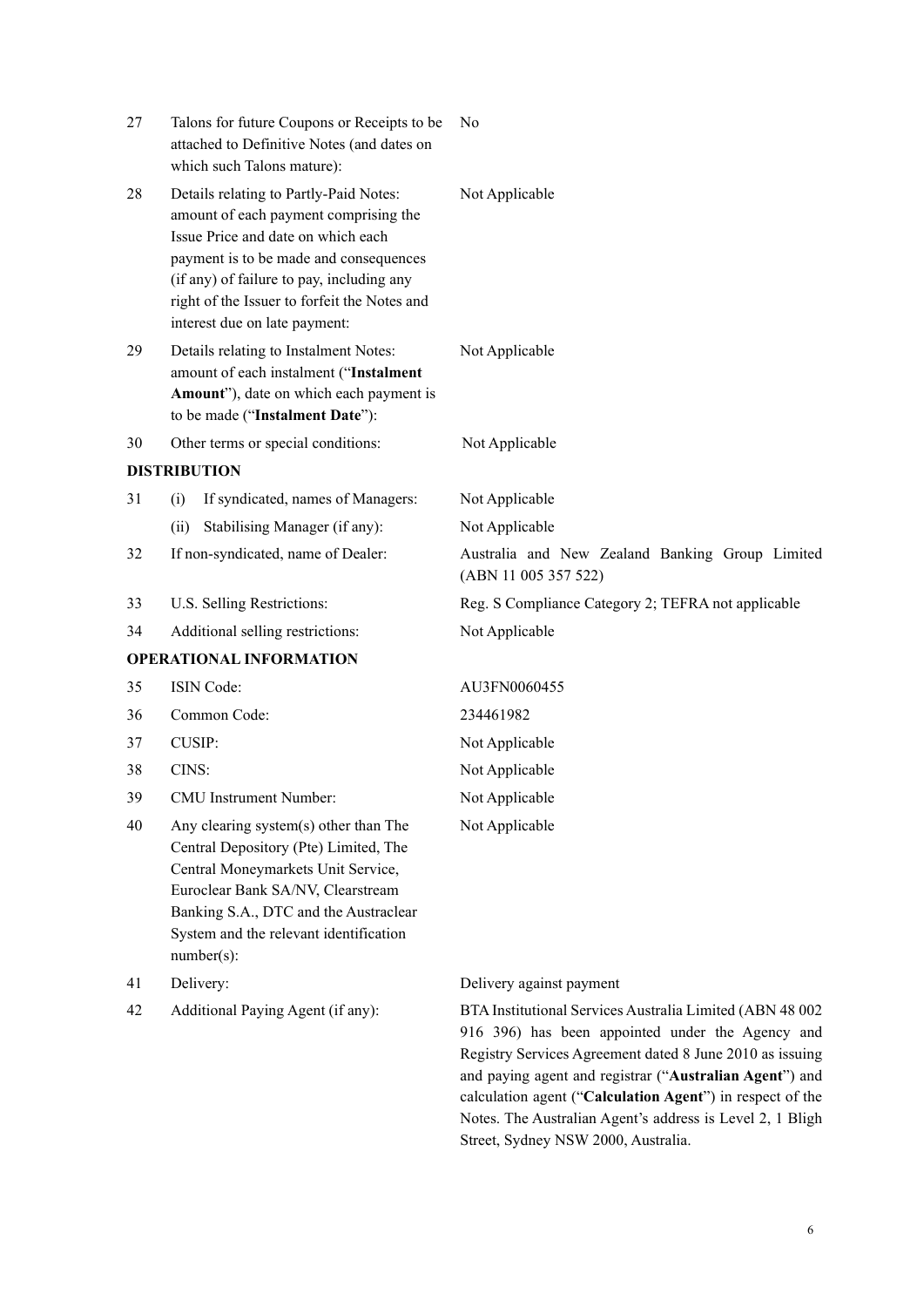|  | PROVISIONS RELATING TO UOB SUSTAINABLE NOTES |
|--|----------------------------------------------|
|--|----------------------------------------------|

| <b>UOB</b> Sustainable Notes:                    | Not Applicable                                                                                                                                                                                                                                                                                                                                                                                                                                                                                                                                                                                                                                                                                                                  |
|--------------------------------------------------|---------------------------------------------------------------------------------------------------------------------------------------------------------------------------------------------------------------------------------------------------------------------------------------------------------------------------------------------------------------------------------------------------------------------------------------------------------------------------------------------------------------------------------------------------------------------------------------------------------------------------------------------------------------------------------------------------------------------------------|
| <b>GENERAL</b>                                   |                                                                                                                                                                                                                                                                                                                                                                                                                                                                                                                                                                                                                                                                                                                                 |
| Prohibition of Sales to EEA Retail<br>Investors: | Applicable                                                                                                                                                                                                                                                                                                                                                                                                                                                                                                                                                                                                                                                                                                                      |
| Prohibition of Sales to UK Retail Investors:     | Applicable                                                                                                                                                                                                                                                                                                                                                                                                                                                                                                                                                                                                                                                                                                                      |
| Ratings:                                         | Aal (Moody's)                                                                                                                                                                                                                                                                                                                                                                                                                                                                                                                                                                                                                                                                                                                   |
|                                                  | $AA - (S\&P)$                                                                                                                                                                                                                                                                                                                                                                                                                                                                                                                                                                                                                                                                                                                   |
|                                                  | AA- (Fitch)                                                                                                                                                                                                                                                                                                                                                                                                                                                                                                                                                                                                                                                                                                                     |
|                                                  | A credit rating is not a recommendation to buy, sell or hold<br>securities, and may be subject to revision or withdrawal at<br>any time by the assigned rating organization. Each rating<br>should be evaluated independently of any other rating.                                                                                                                                                                                                                                                                                                                                                                                                                                                                              |
|                                                  | Credit ratings are for distribution only to a person (a) who<br>is not a "retail client" within the meaning of section 761G<br>of the Corporations Act and is also a sophisticated<br>investor, professional investor or other investor in respect<br>of whom disclosure is not required under Part 6D.2 or 7.9<br>of the Corporations Act, and (b) who is otherwise<br>permitted to receive credit ratings in accordance with<br>applicable law in any jurisdiction in which the person may<br>be located. Anyone who is not such a person is not entitled<br>to receive this Pricing Supplement and anyone who<br>receives this Pricing Supplement must not distribute it to<br>any person who is not entitled to receive it. |
| Governing Law:                                   | Laws of New South Wales, Australia                                                                                                                                                                                                                                                                                                                                                                                                                                                                                                                                                                                                                                                                                              |
| Applicable governing document:                   | Note (AMTN) Deed Poll dated 8 June 2010                                                                                                                                                                                                                                                                                                                                                                                                                                                                                                                                                                                                                                                                                         |
| Additional information:                          | Not Applicable                                                                                                                                                                                                                                                                                                                                                                                                                                                                                                                                                                                                                                                                                                                  |
|                                                  |                                                                                                                                                                                                                                                                                                                                                                                                                                                                                                                                                                                                                                                                                                                                 |

#### **INVESTMENT CONSIDERATIONS**

There are significant risks associated with the Notes. Prospective investors should have regard to the factors described under the section headed "Investment Considerations" in the Offering Circular before purchasing any Notes. Before entering into any transaction, prospective investors should ensure that they fully understand the potential risks and rewards of that transaction and independently determine that the transaction is appropriate given their objectives, experience, financial and operational resources and other relevant circumstances. Prospective investors should consider consulting with such advisers as they deem necessary to assist them in making these determinations.